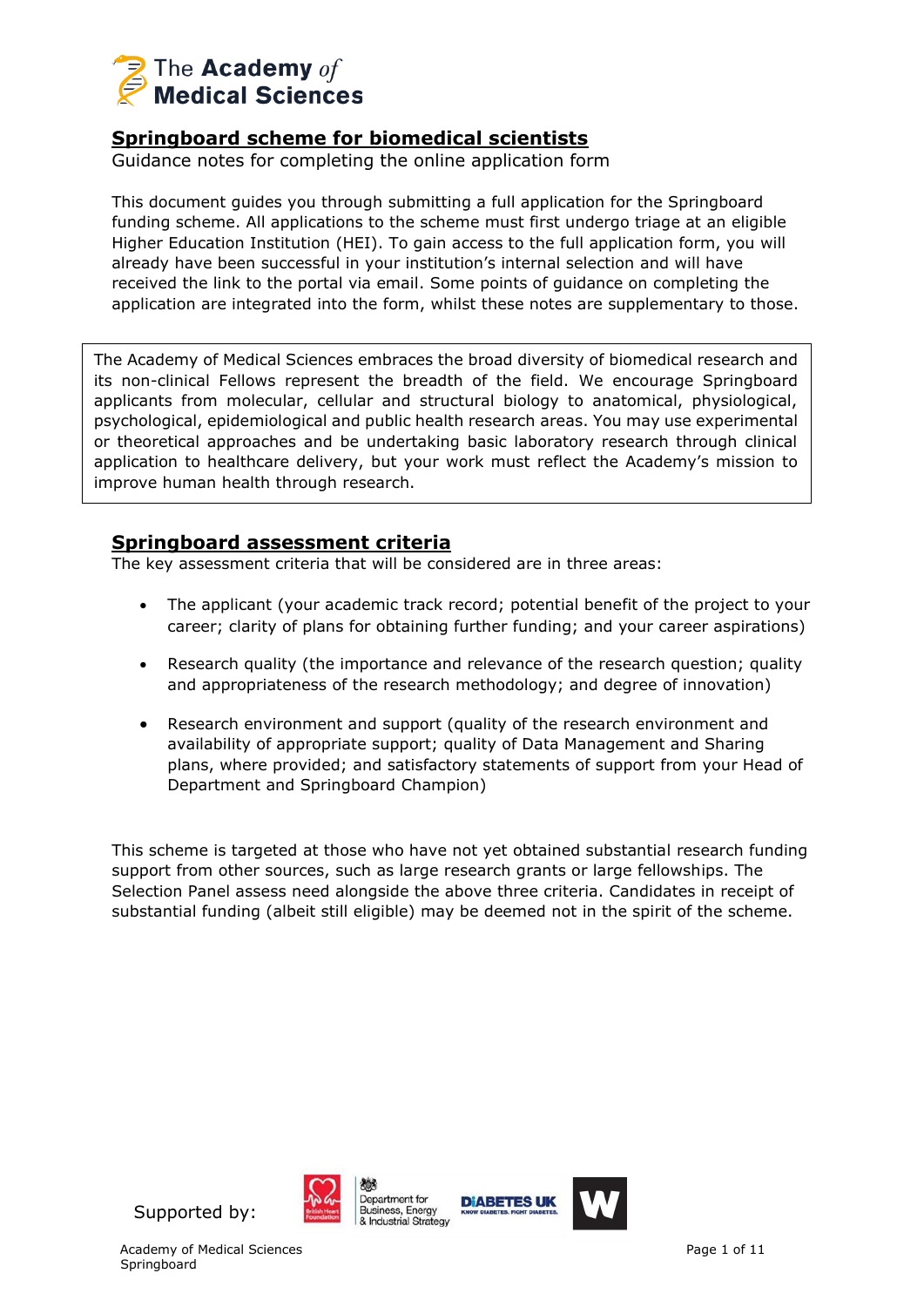

## **General guidance**

#### **Dates**

Where dates are requested, you can provide a date to the nearest month by indicating the first day of the relevant month.

## **Electronic signatures ('Participants')**

Before submitting your application, you need to have three accompanying declarations of support confirming the validity of the application. These declarations will be from your Head of Department, Springboard Champion and Finance Officer. To invite someone, simply select 'Participants' at the top of the application summary and click 'Invite' next to the corresponding name. These individuals will then receive an email, with a link, inviting them to complete the relevant declarations, and 'Submit' their section of the form. This invitation will expire after  $\sim$  14 days.

Please note that all declarations must be completed before the applicant can submit the form.

#### **File uploads**

Files for upload - such as figures and tables, or collaborator letters of support - should be saved in .pdf format. Where a letter is requested, letters should be signed and on letter headed paper.

#### **Word limits**

Please note that the answers for certain questions have a maximum word limit. If text exceeding this length is copy/pasted into the space provided, the passage will be truncated accordingly.





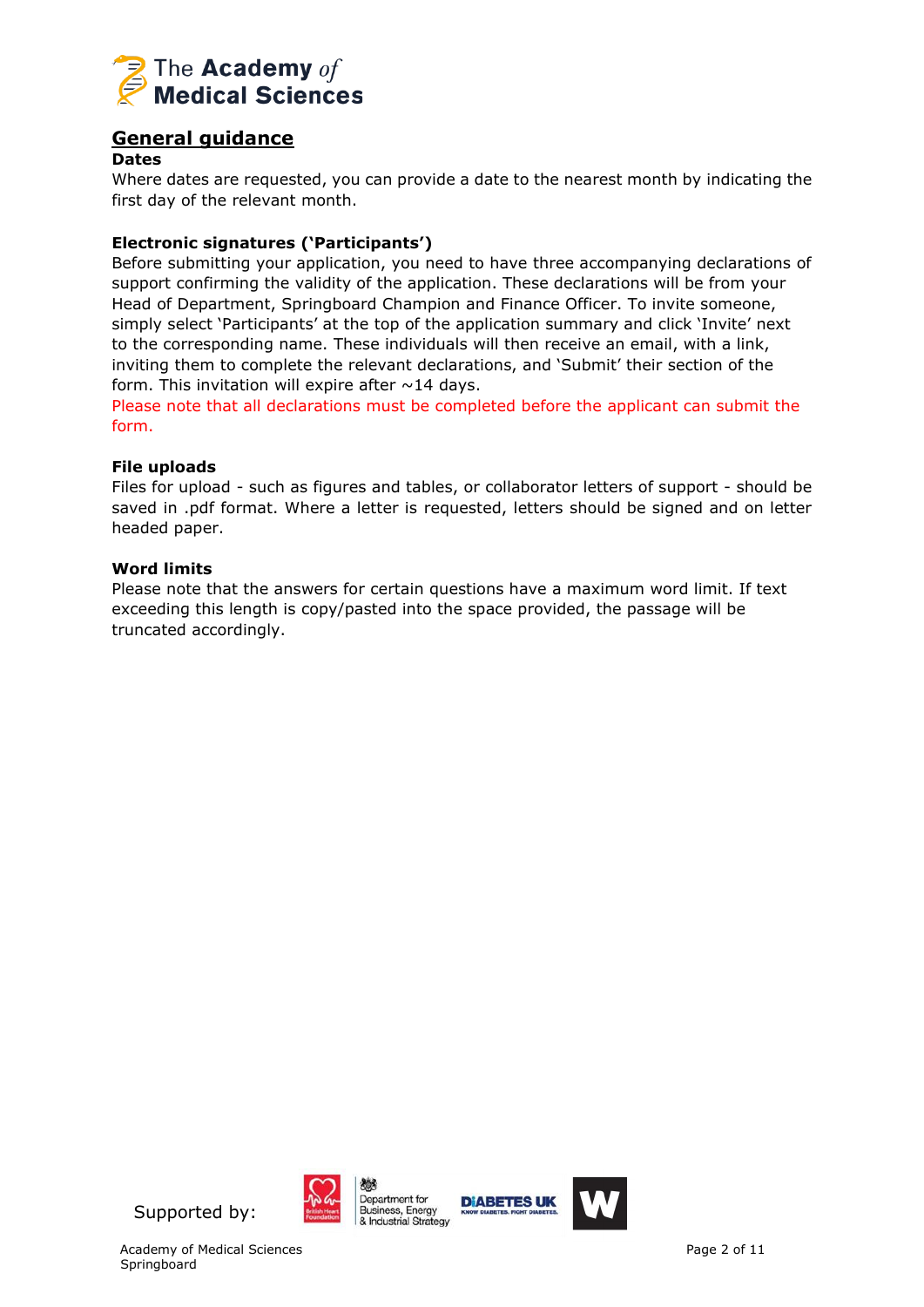

## **Application form guidance** *Page 1: Contact information*

On this page you will be asked to provide details for yourself and your host institution. Additionally, you will need to provide an ORCID ID number.

### **ORCID ID Number**

We ask you to provide your ORCID iD (Open Researcher and Contributor identifier; [http://orcid.org/\)](http://orcid.org/). ORCID is an open, non-profit effort to create and maintain a registry of unique researcher identifiers and a transparent method of linking research activities and outputs to these identifiers. The ORCID Registry is available free of charge to researchers, who may obtain an ORCID iD, manage their record of activities, and search for others in the Registry. The Academy recognises the benefits of this effort and requires that applicants obtain an ORCID iD.

Please enter your ORCID ID using the following format: [http://orcid.org/0000-0002-](http://orcid.org/0000-0002-1825-0097) [1825-0097.](http://orcid.org/0000-0002-1825-0097)

## *Page 2: Current post*

On this page you will be asked to provide details of your current post including start dates for your current position and clarification of your independence:

### **How does your current post differ from those you have previously held, and how does this demonstrate your research independence?**

To be eligible for Springboard, you must be within five years of your first appointment as a group leader. The aim of this question is to understand how this position differs from previous posts at post-doctoral level and to draw out your independence. You can answer the questions that the Academy uses to evaluate independence of your current position as follows:

- 1. Are you line-managed or supervised? We would expect the candidate to be linemanaged in an independent position.
- 2. Do you have a salaried position? Is your salary derived from a grant in another PI's name? We would expect independent candidates to be in a salaried groupleader position (your first). Your salary should not be derived from another PI's funding.
- 3. Are you able to supervise students or other members of staff? We would expect candidates to be able to supervise/manage students and staff in an independent position.
- 4. Are you able to apply for funding as the PI? We would expect the candidate to be able to apply for funding in their own name in an independent position.

Applicants having already secured a promotion onto a second independent post are not eligible for the scheme (this does not include proleptic appointments). If you are in your second independent position but can prove that it was a side-ways step, and not a promotion please explain in this question.

If you are employed as a Research Fellow on a grant in the name of another PI, you cannot be considered to be fully independent.



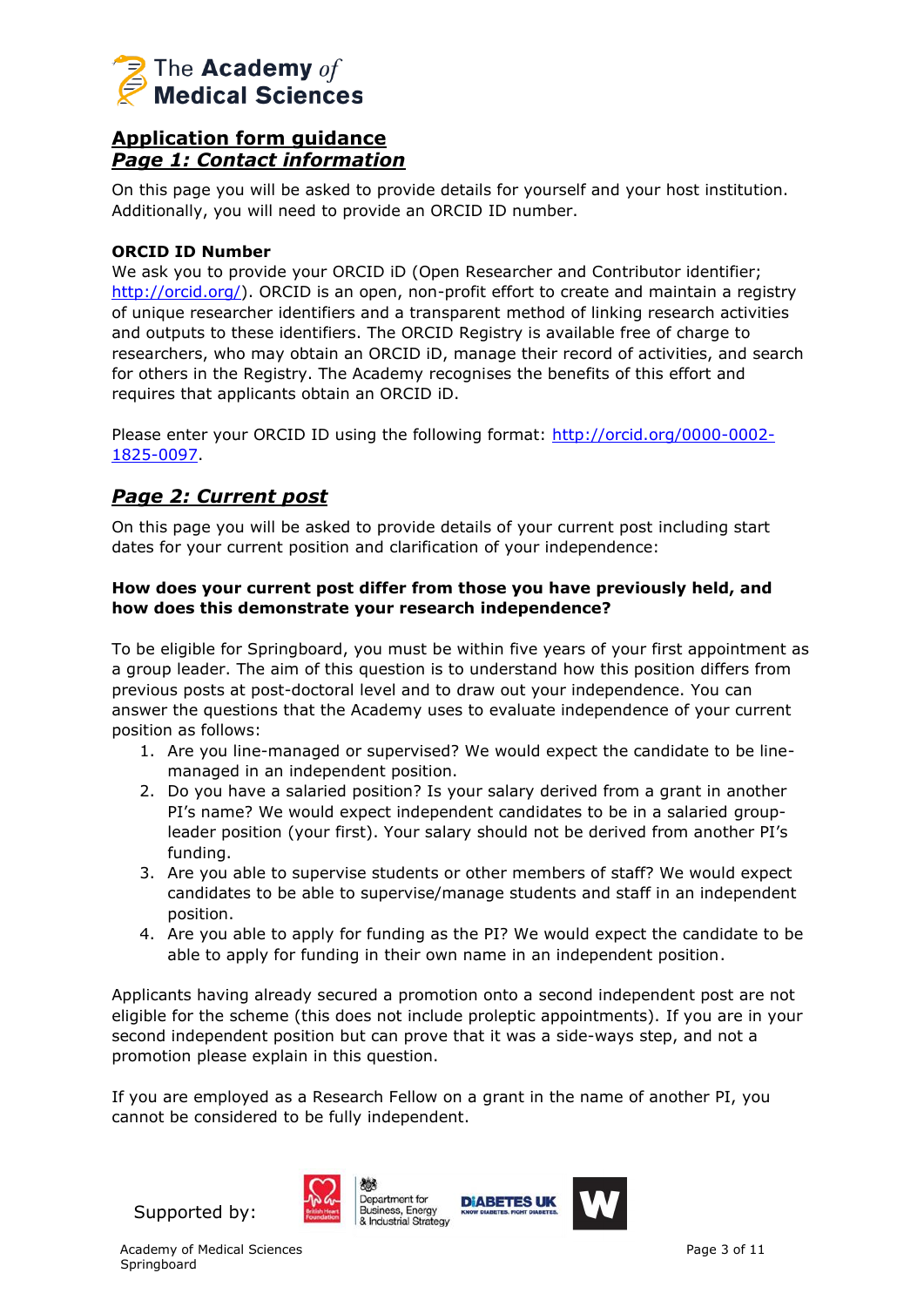

Researchers holding a clinical contract of any kind, including honorary contracts, are not eligible for the scheme – this is a non-clinical scheme. Clinically-qualified researchers who do not hold a clinical contract, and who would not take up such a contract during their award, are eligible.

## *Page 3: Financial support*

On this page you will be asked to provide details of your current financial support, including the funders and your role on the associated grant.

You will be asked to complete two tables:

1. The total funding you have secured within your current post. This funding may expire before the Springboard award.

2. The funding available during the award period only. To be eligible for Springboard, you must not be in receipt of over  $£150,000$  during this period excluding personal salary, overheads or indirect costs.

### **Total funding**

Please list **all** research grants secured during your current post, starting with the most recent. Remember to include any funding which may end before the Springboard award start date. For each research grant you will need to provide the following information:

| Name of | Awarding      | <b>Start</b> | End  | Total # | Total                 | $\%$ share of |
|---------|---------------|--------------|------|---------|-----------------------|---------------|
| grant   | body (e.g.    | date         | date | months  | lamount               | funding       |
| holder  | <b>HEFCE,</b> |              |      |         | awarded               |               |
|         | Wellcome      |              |      |         | $\epsilon$ (excluding |               |
|         | Trust,        |              |      |         | personal              |               |
|         | institution,  |              |      |         | salary,               |               |
|         | $ $ etc.)     |              |      |         | overheads             |               |
|         |               |              |      |         | $ $ etc.)             |               |

This should include: start-up packages, staff salaries, PhD studentships including stipends and consumables, project grants, equipment grants, collaborative grants etc.

Please do not include: your personal salary, overheads, PhD student fees or indirect costs.

#### **Funding available during the award period only**

Please complete the table in this section including any research funding you have already secured that relates to the period from **01 March 2023 -29 February 2025**.

This should include: start-up packages, staff salaries, PhD studentships including stipends and consumables, project grants, equipment grants, collaborative grants, etc. If

Supported by:



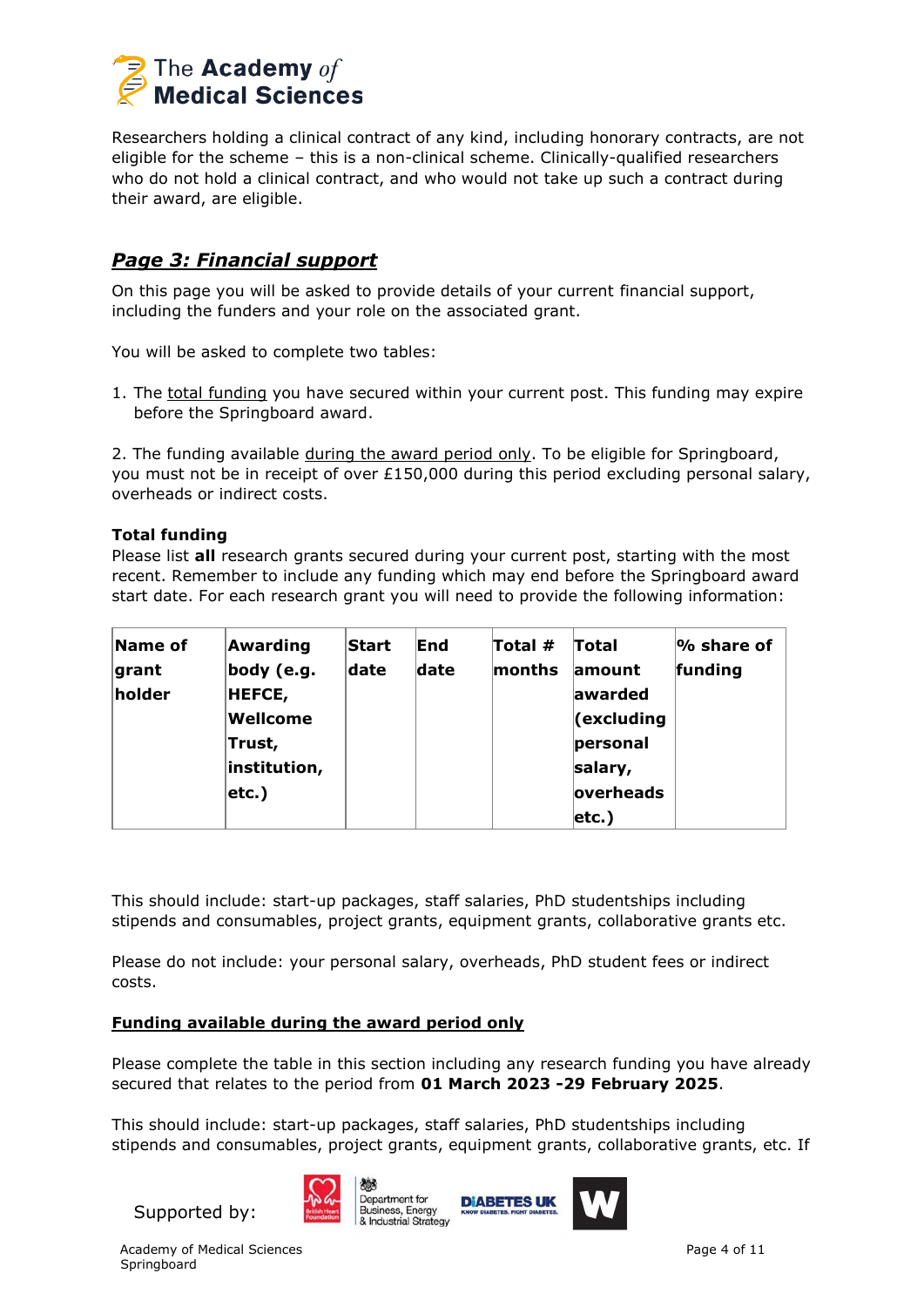

you are a co-investigator on an award or co-supervise a staff member/student, please only include your share of the funding in your calculations.

Please do not include: your personal salary, overheads, PhD student fees or indirect costs.

To calculate you funding secured over the two year Springboard project:

| Total funding<br>received<br>excluding<br>salary,<br>overheads<br>etc | $\ast$ | % share of<br>grant | $\ast$ | Duration Springboard<br>award overlaps with other<br>grant (# of months) /<br>other grant duration $($ # of<br>months) |  | $=$ Funding<br>value secured<br>over two year<br>springboard<br>award |
|-----------------------------------------------------------------------|--------|---------------------|--------|------------------------------------------------------------------------------------------------------------------------|--|-----------------------------------------------------------------------|
|-----------------------------------------------------------------------|--------|---------------------|--------|------------------------------------------------------------------------------------------------------------------------|--|-----------------------------------------------------------------------|

## *Page 4: Career history*

Please use this page to provide an overview of your relevant qualifications, previous positions, research experience and publication record.

### **Publications arising from your research**

In this section, you should list all research papers in peer-reviewed journals, reviews and contributions to books. You may list publications that are still in press or preprint publications. Please only include conference proceedings if these are considered a major output in your discipline (e.g. engineering).

Please use the below format when citing publications and use an asterisk (\*) to highlight your name and do not use '*et al.*':

Bomken S\*, Buechler L, Rehe K, Ponthan F, Elder A, Blair H, Bacon CM, Vormoor J, Heidenreich O. Lentiviral marking of patient-derived acute lymphoblastic leukaemia cells allows *in vivo* tracking of disease progression. Leukaemia 2013;27:718-721

### **Provide details of up to three of your publications, which you consider the most significant or relevant to the application.**

In addition to using the format described in the above question when citing publications, please also provide a statement describing the contribution of each author in the study following the [CRediT Taxonomy of author contributions.](http://www.acmedsci.ac.uk/snip/uploads/577e22090d2d4.pdf) All of the authors listed on the paper should be mentioned in this section at least once.

This question is intended to promote thorough consideration of the content of a publication or other research output, rather than the impact factor of the journal it is published in. The scientific content of a paper is much more important than publication metrics or the identity of the journal in which it was published. This is your opportunity to highlight the impact that your papers have made on your field of research.

The Academy is a signatory of the San Francisco Declaration of Research Assessment (DORA) and Panel members and peer reviewers are requested not to use journal-based metrics, such as Journal Impact Factors as a surrogate measure of the quality of individual research articles.

Supported by:



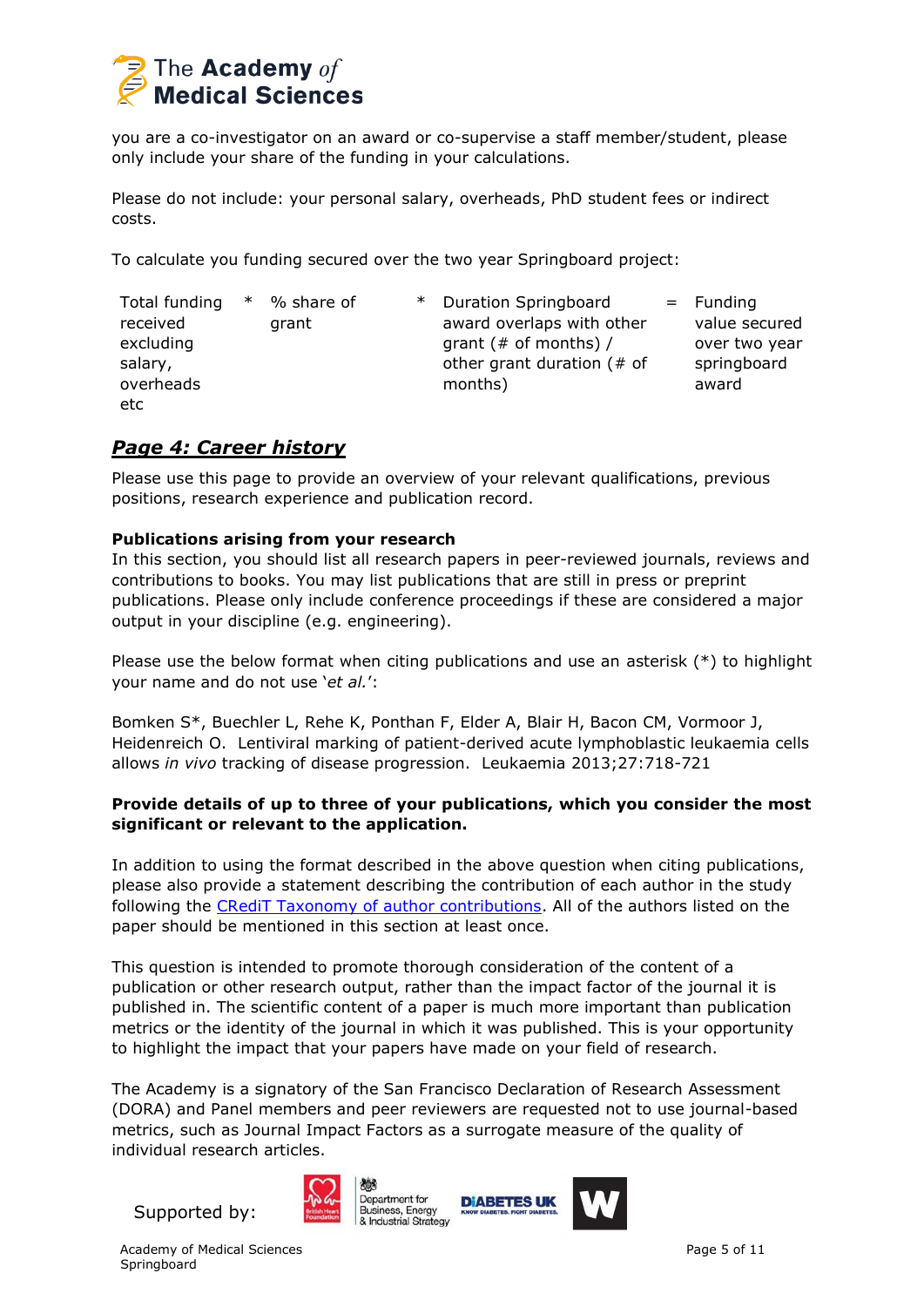

## *Page 5: Research proposal*

On this page you will be asked to give an outline of your proposed research area, research plan and any relevant collaboration.

## **Proposed project start date**

You are required to enter a proposed project start date between 01 March 2023 and 1 September 2023. This is because the Selection Panel will meet in mid-November 2022; the award letters are expected to be released by end of February 2023 following formal approval by the Academy and awardees are requested to start their project within six months of the issue of that letter.

### **Lay summary**

Please provide a brief outline of your research proposal suitable for a lay reader. See our ten tips on [how to write a lay summary](https://acmedsci.ac.uk/more/news/10-tips-for-writing-a-lay-summary) on our website.

### **Research proposal**

We are looking for a research proposal of high scientific merit and your application will be peer reviewed to assess this, as well as your research environment and your career plans. Please provide as much detail as possible to help us assess the quality of your proposal. See our tips on [how to write a successful grant application](https://acmedsci.ac.uk/more/news/ten-tips-for-grant-applications) on our website.

Please note that the detailed proposal word limit is 1,500 words, excluding references. You will have the opportunity to present preliminary data, including figures, tables and accompanying legends, in support of your proposal as a separate upload.

#### **Preliminary data**

You are specifically encouraged to present preliminary data in support of your proposal, if you have any. You are allowed to submit up to two pages of preliminary data. Please note: if guidelines are not adhered to your preliminary data may be removed from the application.

#### **Impact of COVID-19**

This question is to ensure applicants have an opportunity to inform reviewers and Panel members of the impact of COVID-19 to their:

- Research
- Publications
- Funding
- Research time
- Institutional support
- Other

There is a word limit of 500 words for this impact statement.

## **Reapplications**

If this is your second application to the scheme, this is your opportunity to respond to peer review and/or Panel discussion comments made in your previous application and





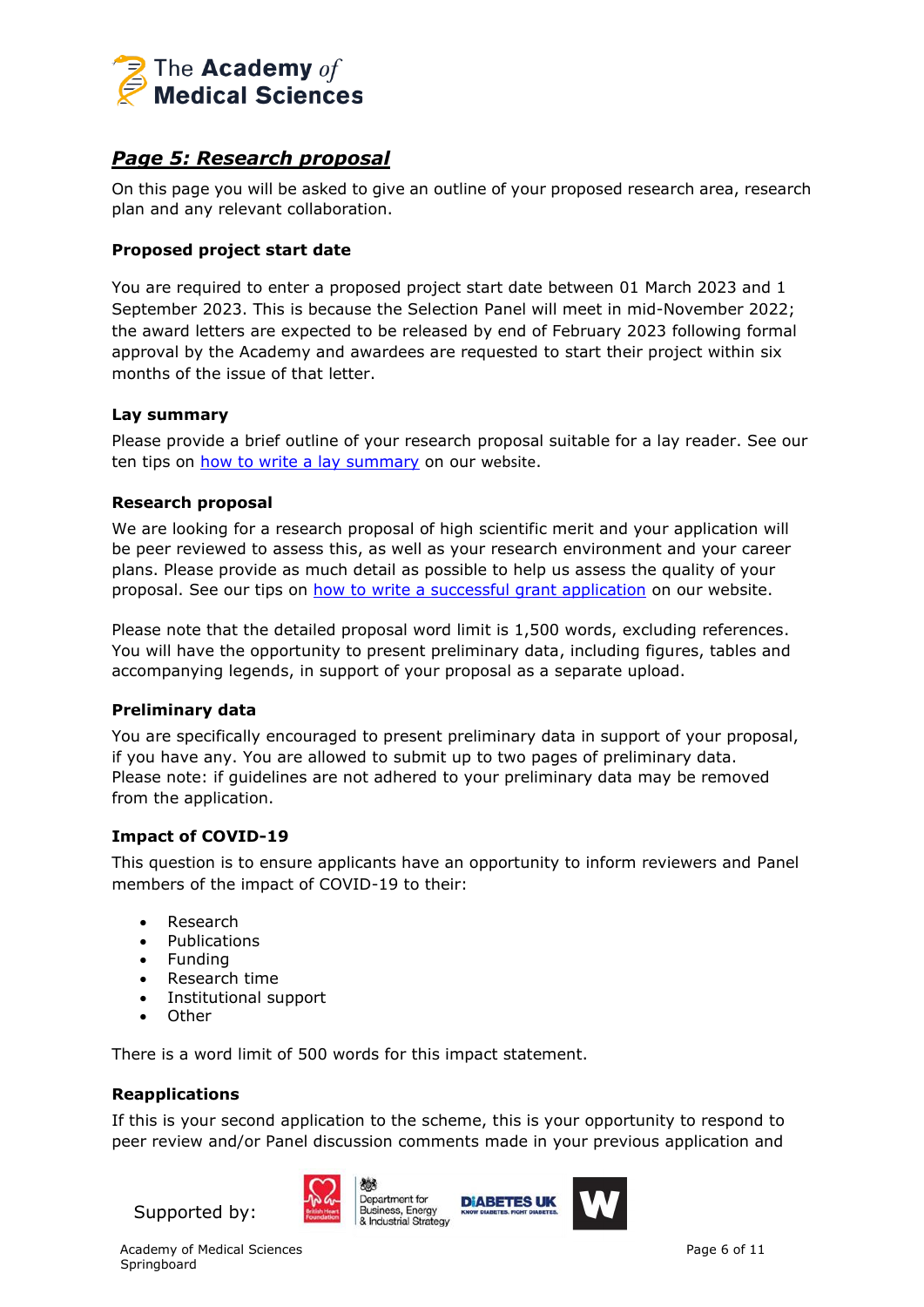

explain what changes you have made to the application. Please note that only one resubmission is permitted.

### **Application remit**

In this round, a small number of awards will be available for research that falls within the remit of:

- Diabetes UK, i.e. diabetes-related research.
- BHF, i.e. cardiovascular and circulatory disease related research

### **Collaborations**

In this question, you will need to provide letters of support from each collaborator of this project. The letter should be signed and on letter headed paper. Please note: if letters are not signed and on headed paper they may be removed from your application.

### **Career plans**

The question aims to draw out your broader aims and objectives during the course of your Springboard funding and your ambitions for the future. Please detail any plans to seek further funding following this award.

### **Other grant applications**

You can apply for funding from other funding bodies concurrently with Springboard applications, but the Academy must be informed of this at the time of application, where possible, or at the point of application to another funding body.

You should not be in receipt of more than  $£150,000$  additional research funding over the two-year award period, excluding your personal salary, overheads and indirect costs.

If you receive any additional funding over the course of your application being reviewed, please update the office as this may affect your eligibility for the award.

Candidates who have already secured significant fellowships are not considered to be in the spirit of the scheme. Therefore, if you hold the following fellowships/awards or equivalent you will be deemed ineligible:

- Cancer Research UK (CRUK) Career Development Fellowship
- CRUK Career Establishment Award
- Medical Research Council (MRC) Career Development Award
- The Royal Society University Research Fellowship
- UK Research and Innovation (UKRI) Future Leaders Fellowship
- Wellcome Trust Royal Society Sir Henry Dale Fellowship
- Wellcome Trust Seed Award

The Springboard Selection Panel consider the Person, the Project and the Place when making funding decisions. When evaluating the Person they will also assess the candidate's need and the difference the funding would make to their career. Therefore, these candidates, whilst they will still be assessed, may be deemed as not in the spirit of the scheme as their need is less significant when compared to other



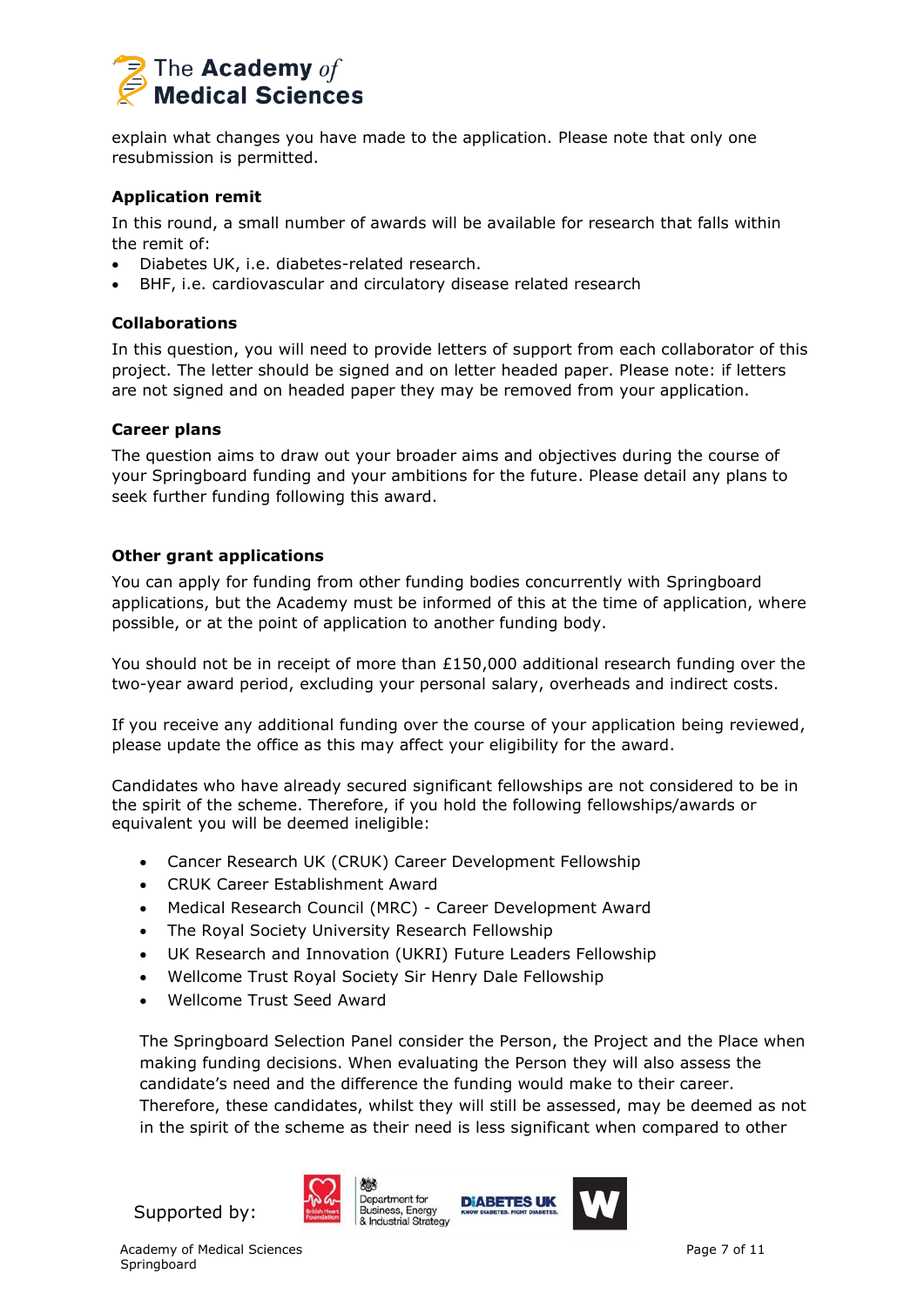

candidates. This should be carefully considered when submitting an application to the scheme.

If you are unsure about your eligibility, please contact the office to seek confirmation.

## *Page 6: Budget request*

On this page you will need to detail the budget for your research grant application.

## **Budget**

Springboard awards offer flexible funding at the value of £100,000 (minimum budget requested £50,000).

What can/can't be included in the budget?

## **1. Support staff**

- PhD students (incl. stipends, tuition fees up to the value of home student rate, and consumables)
- Postdoctoral staff
- Technicians
- Other staff
- Publicity and hiring costs can be covered by the grant

## **2. Technical support**

- Facility access costs
- Staff costs for those not in the PI's group e.g. facility staff
- Any other fees associated with support, staff and/or facilities available to the group
- **3. Consumables**
- **4. Animals**
- **5. Equipment**
- **6. Publications**
- **7. Training**
- **8. Travel**

Items must be listed separately and **not grouped**. E.g. PhD Student 1 and PhD Student 2, **not** PhD students.

Please clearly distinguish costs for support staff from costs for technical support; technical support refers to already available staff/facilities within your institution. Where funds are requested for the employment of PhD students, the institution must commit to supporting the student past the two years of the Springboard award through institutional funds, if another source of funding is not made available to the award holder. Overheads are not covered by this scheme.

Where you are asked to justify your budget request, please clearly outline:

- any unusually high costs or unusual budgetary items, giving a breakdown of what this funding will be used to purchase
- how any technical support requested will contribute to the research



Хŏ. Department for Business, Energy & Industrial Strategy



Supported by: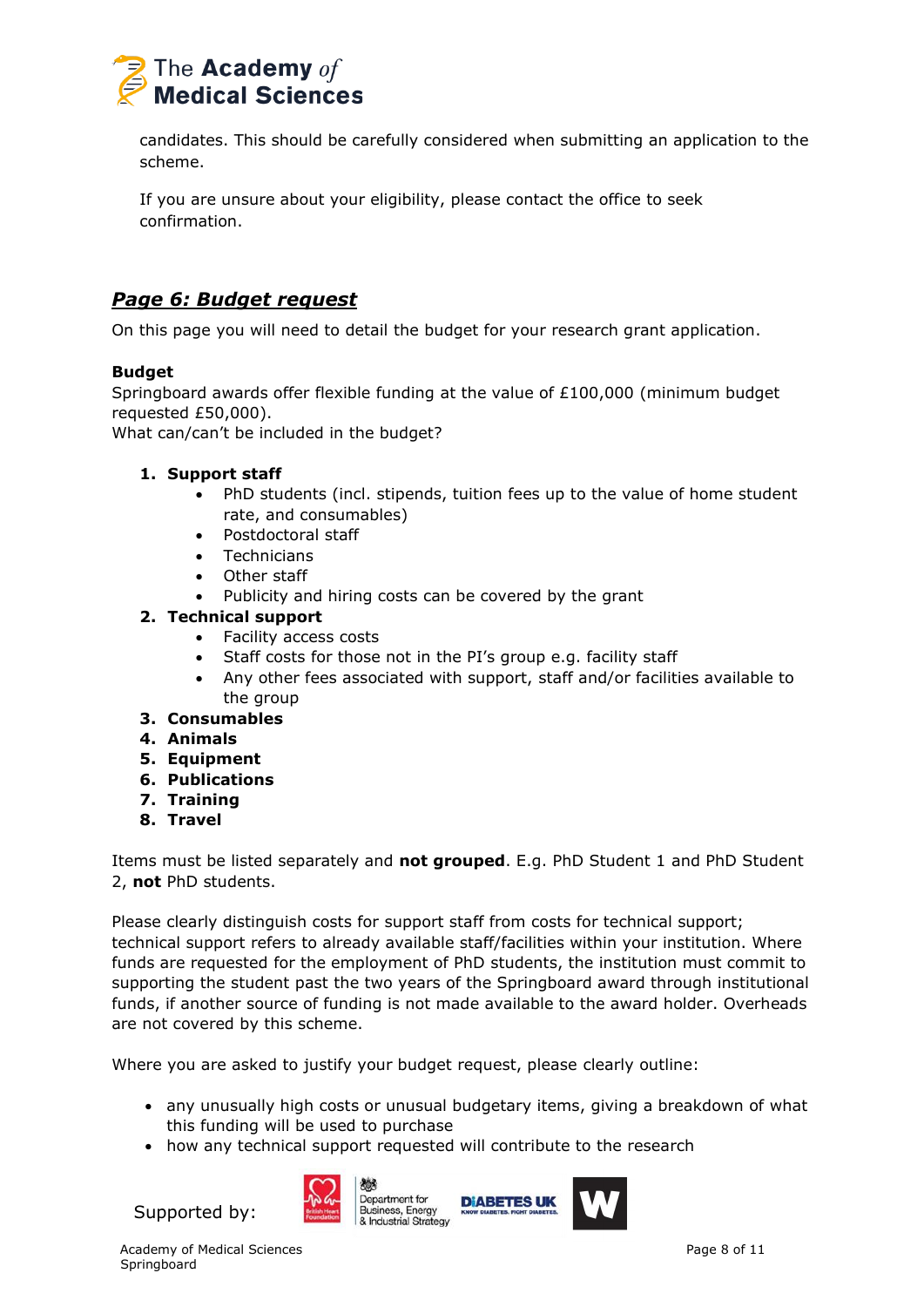

Where support for staff or students is requested, you should clarify what their role will be in the project.

Where certain equipment, which is required to conduct the research, but is not to be funded through the Springboard award, please include details of who is providing it.

## *Page 7: Animal use*

If your proposal features the use of animals or animal tissue, you will need to explain why this is necessary and justify the choice of species and number of animals used.

### **Does your proposal involve the use of animals or animal tissue?**

It is important for us to know if any animals will be used in your research project and, if so, that you comply with the Academy's [Policy and Position](https://acmedsci.ac.uk/policy/major-policy-strands/using-animals-in-research/statement-on-the-use-of-animals-in-research) on the use of animals in research. The Academy is committed to being open about when, how and why animals are used in the projects we fund. In addition, we aim to ensure that every effort is made to replace, refine and reduce animals in research. For more information, please see [www.nc3rs.org.uk.](http://www.nc3rs.org.uk/)

Applicants proposing to use animals in their research must ensure that the use of animals falls within the regulations stipulated in the UK Animals (Scientific Procedures Act) 1986 and subsequent amendments. Welfare standards consistent with the principles of UK legislation must be applied and maintained, wherever the work is conducted.

If your proposed research involves animal experiments, we encourage you to consult the NC3Rs [Experimental Design Assistant](https://eda.nc3rs.org.uk/) (EDA) to help you design your study. This complements the [ARRIVE guidelines](https://www.nc3rs.org.uk/arrive-guidelines) (Animal Research: Reporting of In Vivo Experiments) for reporting animal research. Our awardees are required to follow these guidelines when conducting research using animals to improve the design, analysis and reporting of animal research, maximising information published and minimising unnecessary studies. Further useful guidelines and practical information in the use of animals can also be obtained from the [3Rs resources library.](https://www.nc3rs.org.uk/3rs-resources)

This section gives applicants the opportunity to explain the use of animals involved in their project proposals and measures in place to ensure openness about their use. Where non-human primates, cats, dogs or equines are used, anonymised information will be sent to the NC3Rs for review.

## *Page 8: Human tissues and subjects*

If your proposal features the use of human tissues or subjects, you will need to confirm that the study has been approved and enclose details of the approval.

#### **Does your proposal involve the use of human tissue or subjects?**

Research involving human participants is governed by principles outlined in the Declaration of Helsinki, the Nuremberg Code, and the Council for International Organizations of Medical Sciences (CIOMS), all of which set out requirements with regard to the rights and safety of research participants and standards for research design and conduct.



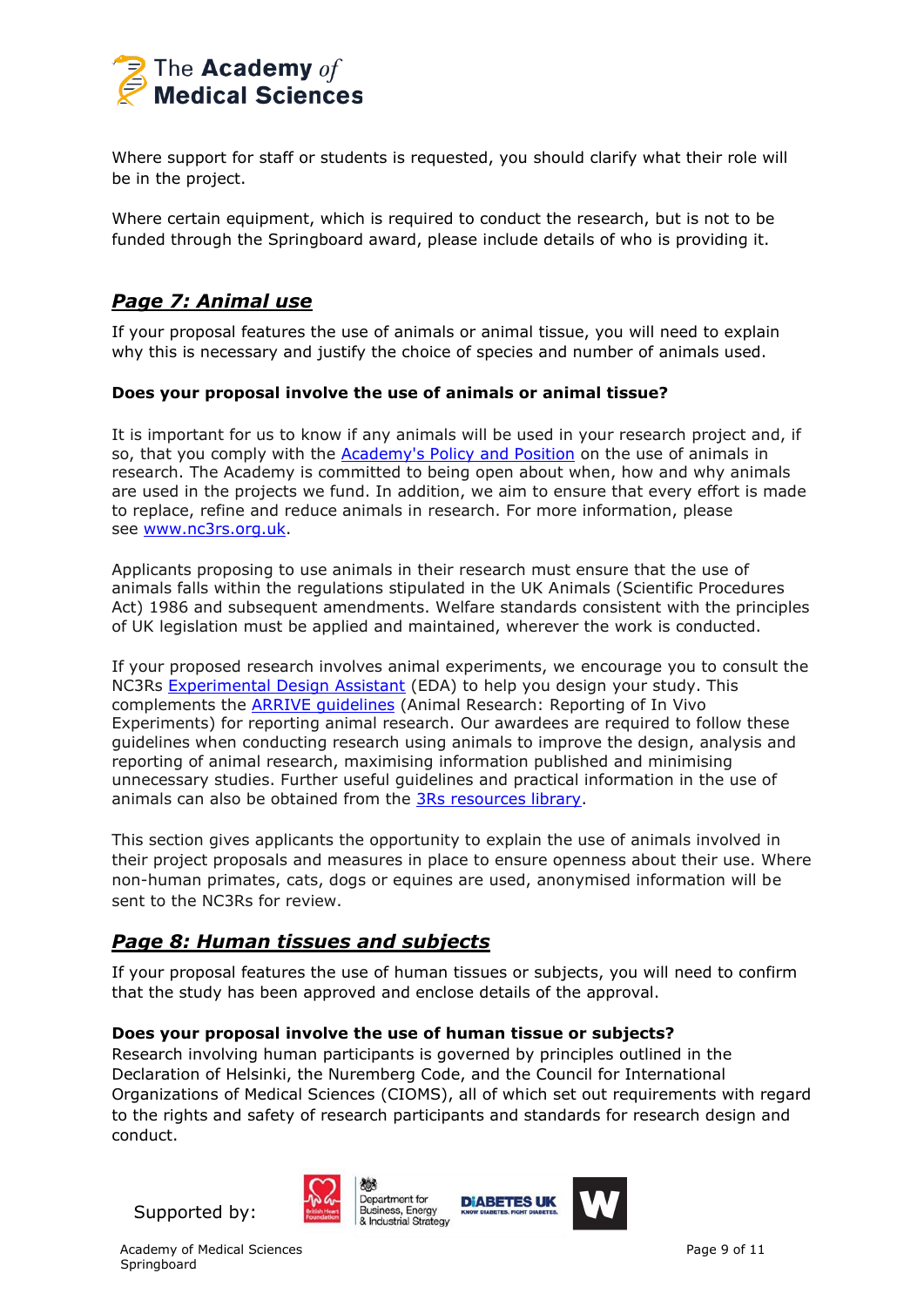

The Academy requires researchers to have the relevant regulatory and ethical approvals in place before the proposed research begins, although you may apply for funding before this. In the event of an award being made, commencement of any research involving human participants will be subject to these approvals being in place and confirmation of this being sent to the Academy.

## *Page 9: Data management and sharing*

If the proposed research will generate data outputs that hold significant value as a resource for the wider research community, please detail any plans for data management and sharing on this page.

### **Will the proposed research generate data outputs that hold significant value as a resource for the wider research community?**

To maintain research integrity, institutions and researchers must ensure research data is preserved so that results can be verified, and data reused in the future. The Academy expects all of its Springboard award holders to maximise the availability of research data.

You should consider your approach for managing and sharing data at the research proposal stage. Where the proposed research is likely to generate data outputs that will hold significant value as a resource for the wider research community (for example genome-wide sequencing data), you are required to submit a Data Management and Sharing plan to the Academy when submitting your application. The Academy will review those plans as a part of the funding decision.

We do not have a set format for Data Management and Sharing plans. You can structure your plan in a manner most appropriate to the proposed research. However, in considering your approach for data management and sharing, you should consider the following questions as briefly and unambiguously as possible.

- 1. What data outputs will your research generate and what data will have value to other researchers?
- 2. When will you share the data?
- 3. Where will you make the data available?
- 4. How will other researchers be able to access the data?
- 5. Are any limits to data sharing required for example, either to safeguard research participants or to gain appropriate intellectual property protection?
- 6. How will you ensure that key datasets are preserved to ensure their long-term value?
- 7. What resources will you require to deliver your plan?
- 8. Does your Institution have a data repository that is available to you?